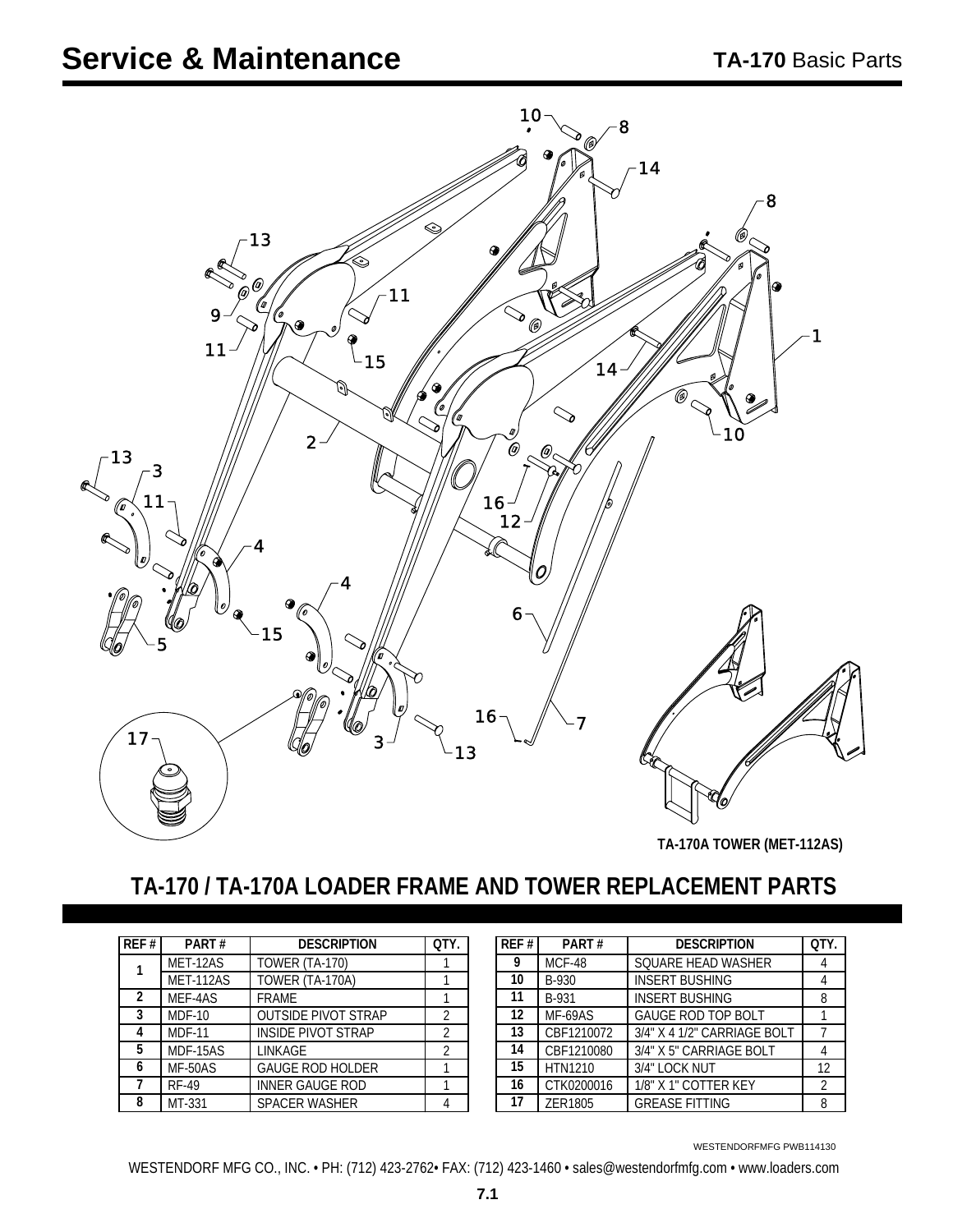# **Service & Maintenance**



#### **TA-170 / TA-170A BUCKETS**

| REF#           | PART#     | <b>DESCRIPTION</b>               | OTY. |
|----------------|-----------|----------------------------------|------|
|                | 60Q109-SB | <b>60" TAPERED BUCKET</b>        |      |
|                | 66Q110-SB | <b>66" TAPERED BUCKET</b>        |      |
|                | 720112-SB | 72" TAPERED BUCKET               |      |
|                | 600S13    | 60" SKID STEER BUCKET (OPTIONAL) |      |
|                | 66QS14    | 66" SKID STEER BUCKET (OPTIONAL) |      |
|                | 720S15    | 72" SKID STEER BUCKET (OPTIONAL) |      |
|                | AB-14     | 60" BLADE                        |      |
| $\mathfrak{p}$ | $IB-14$   | 66" BLADE                        |      |
|                | $JB-14$   | 72" BLADE                        |      |
|                | MB-115    | <b>SIDE BLADE</b>                | 2    |

*NOTE: \*Check width of the bucket and use the part number that matches. If your size is not shown, contact Westendorf Mfg. Co.*



## **TA-170 QUICK COUPLER (C-8)**

| REF#           | PART#           | <b>DESCRIPTION</b>           | 0T |
|----------------|-----------------|------------------------------|----|
|                | $C-8$           | <b>COUPLER COMPLETE</b>      |    |
| $\overline{2}$ | <b>QC-801AS</b> | <b>COUPLER</b>               |    |
| 3              | QC-811AS-R      | LATCH (RIGHT)                |    |
| 4              | QC-811AS-L      | LATCH (LEFT)                 |    |
| 5              | MF-230          | <b>INSERT BUSHING</b>        |    |
| 6              | CBF1210072      | 3/4" X 4 1/2" CARRIAGE BOLT  |    |
|                | SBC0616024      | 3/8" X 1 1/2" FLAT HEAD BOLT | 2  |
| 8              | <b>HTN1210</b>  | 3/4" LOCK NUT                |    |
| 9              | <b>HTN0616</b>  | 3/8" LOCK NUT                |    |

#### **TA-170 OPTIONAL SKID STEER COUPLER (C-22)**

| # |    | <b>DESCRIPTION</b> |  |
|---|----|--------------------|--|
|   | ົດ | א וחוור<br>I L L D |  |



#### **TA-170 / TA-170A COSMETICS**

| RFF#                     | PART#          | <b>DESCRIPTION</b>       | OTY. |
|--------------------------|----------------|--------------------------|------|
|                          | DEC-170        | DECAL KIT (TA-170)       |      |
|                          | <b>DEC-180</b> | DECAL KIT (TA-180)       |      |
|                          | $V - 5403 - A$ | <b>RED SPRAY PAINT</b>   |      |
| $\overline{\mathcal{L}}$ | $V-9524-A$     | <b>BLACK SPRAY PAINT</b> |      |

| RFF# | PART#      | <b>DESCRIPTION</b>        | OTV |
|------|------------|---------------------------|-----|
|      | V-9524-P   | PINT BI ACK PAINT         |     |
|      | $V-9524-C$ | OUART BLACK PAINT         |     |
|      | $V-9524-G$ | <b>GALLON BLACK PAINT</b> |     |

WESTENDORFMFG PWB114130

WESTENDORF MFG. CO., INC. • PH: (712) 423-2762 • FAX: (712) 423-1460 • sales@westendorfmfg.com • www.loaders.com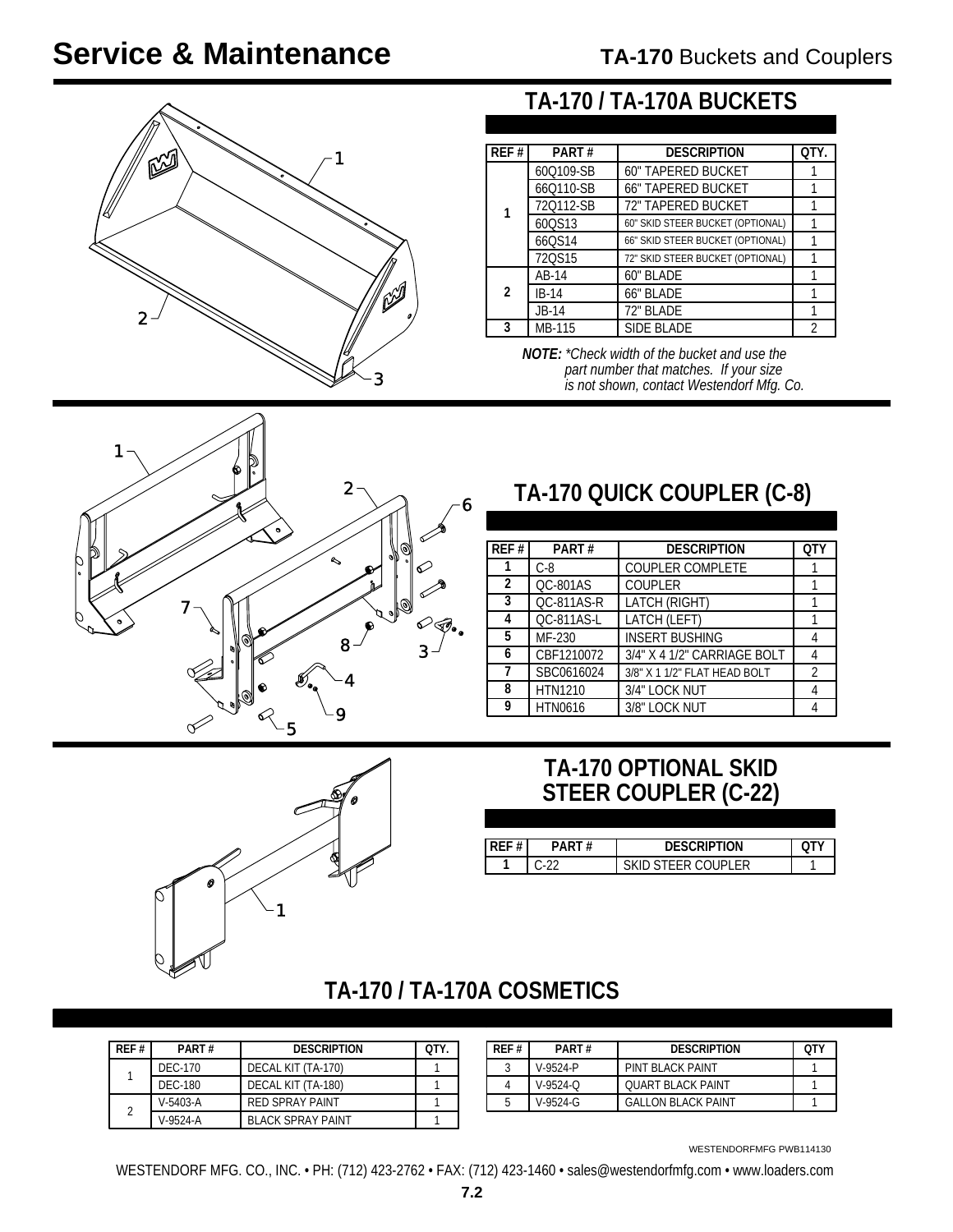## **Service & Maintenance**



### **TA-170 & TA-170A HYDRAULIC LINES**

| REF# | PART#    | <b>DESCRIPTION</b>      | OTY. | REF# | PART#          | <b>DESCRIPTION</b> | OTY. |
|------|----------|-------------------------|------|------|----------------|--------------------|------|
|      | PF-FFC8  | <b>FEMALE CONNECTOR</b> |      | 8    | OLT-495        | <b>OIL LINE</b>    |      |
|      | PF-FSBT8 | SWIVEL NUT TEE          |      | Q    | OH-23          | OIL LINE HOLDER    |      |
|      | OLT-490  | OIL LINE                | ◠    | 10   | H06030-FF      | 3/8" X 30" HOSE    |      |
|      | OLT-491  | OIL LINE                |      | 11   | H06040-FF      | 3/8" X 40" HOSE    |      |
|      | OLT-492  | OIL LINE                |      | 12   | <b>HTN0616</b> | 3/8" LOCK NUT      |      |
|      | OLT-493  | OIL LINE                |      | 13   | HHS0616036     | 3/8" X 2 1/4" BOLT |      |
|      | OLT-494  | <b>OIL LINE</b>         |      |      |                |                    |      |

| l REF # l | PART#          | <b>DESCRIPTION</b> | OTY. |
|-----------|----------------|--------------------|------|
| 8         | OLT-495        | OIL LINE           |      |
| Q         | OH-23          | OIL LINE HOLDER    |      |
| 10        | H06030-FF      | 3/8" X 30" HOSE    |      |
| 11        | H06040-FF      | 3/8" X 40" HOSE    |      |
| $12 \,$   | <b>HTN0616</b> | 3/8" LOCK NUT      |      |
| 13        | HHS0616036     | 3/8" X 2 1/4" BOLT |      |

WESTENDORFMFG PWB114130

WESTENDORF MFG. CO., INC. • PH: (712) 423-2762 • FAX: (712) 423-1460 • sales@westendorfmfg.com • www.loaders.com